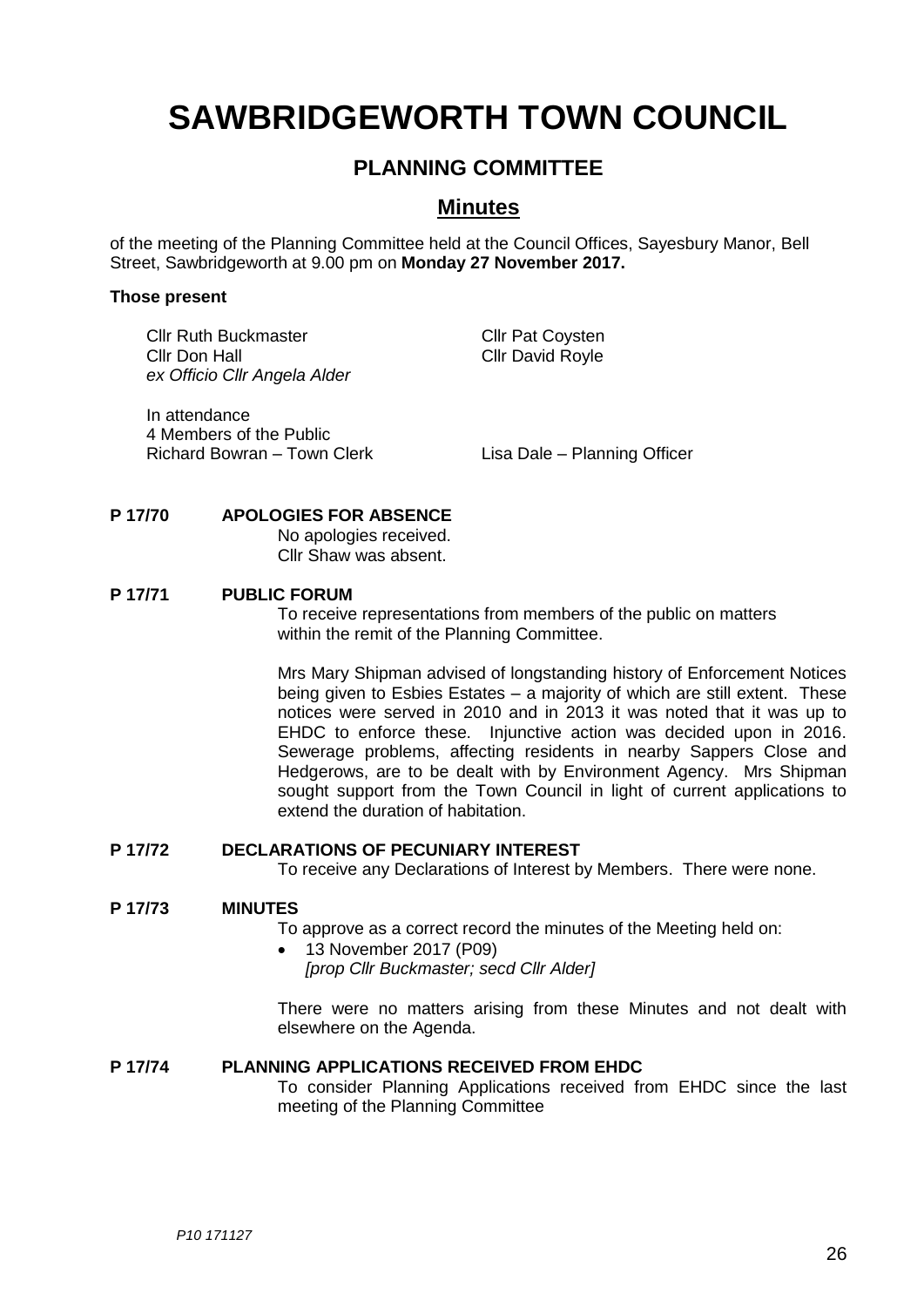## **3/17/2598/HH Rose Cottage, 32A Vantorts Road, CM21 9NB**

[Two storey rear extension](https://publicaccess.eastherts.gov.uk/online-applications/applicationDetails.do?keyVal=OYZW1IGLJ8E00&activeTab=summary)

**Applicant:** Mr Jim Rex

**STC Comment:** Objection. The proposal by reason of an additional extension represents an overdevelopment of the site.

**\_\_\_\_\_\_\_\_\_\_\_\_\_\_\_\_\_\_\_\_\_\_\_\_\_\_\_\_\_\_\_\_\_\_\_\_\_\_\_\_\_\_\_\_\_\_\_\_\_\_\_\_\_\_\_\_\_\_\_\_\_\_\_\_\_**

#### **3/17/2608/CLP 46 Esbies Estate, Station Road, CM21 9JY**

[Use of land edged red for the sitting of caravans for the purposes of human habitation](https://publicaccess.eastherts.gov.uk/online-applications/applicationDetails.do?activeTab=documents&keyVal=OZ1FMPGLJ9600)  [from the 1st March to the 30th November](https://publicaccess.eastherts.gov.uk/online-applications/applicationDetails.do?activeTab=documents&keyVal=OZ1FMPGLJ9600). **Applicant:** Mr H Simmonds **STC Comment: Objection.** 

#### **3/17/2609/CLP 44 Esbies Estate, Station Road, CM21 9JY**

[Use of land edged red for the sitting of caravans for the purposes of human habitation](https://publicaccess.eastherts.gov.uk/online-applications/applicationDetails.do?activeTab=documents&keyVal=OZ1FMXGLJ9800)  [from the 1st March to the 30th November.](https://publicaccess.eastherts.gov.uk/online-applications/applicationDetails.do?activeTab=documents&keyVal=OZ1FMXGLJ9800)

**Applicant:** Mr H Simmonds **STC Comment: Objection.** 

#### **3/17/2640/FUL White Cottage, London Road, Spellbrook**

[Demolition of house, erection of four bedroom replacement dwelling \(Amendment to](https://publicaccess.eastherts.gov.uk/online-applications/applicationDetails.do?keyVal=OZ6ZMFGLJBA00&activeTab=summary)  planning approval 3/16/2132/FUL – [Removal of chimney to the flank elevation, bay](https://publicaccess.eastherts.gov.uk/online-applications/applicationDetails.do?keyVal=OZ6ZMFGLJBA00&activeTab=summary)  [window to the front elevation, canopy and window to the side elevation. Replacement of](https://publicaccess.eastherts.gov.uk/online-applications/applicationDetails.do?keyVal=OZ6ZMFGLJBA00&activeTab=summary)  [ground floor windows to kitchen/family room and bi-fold patio doors and first floor window](https://publicaccess.eastherts.gov.uk/online-applications/applicationDetails.do?keyVal=OZ6ZMFGLJBA00&activeTab=summary)  [with double casement window. Alterations to materials\)](https://publicaccess.eastherts.gov.uk/online-applications/applicationDetails.do?keyVal=OZ6ZMFGLJBA00&activeTab=summary) **Applicant:** Mr W Morris **STC Comment:** No Objection

#### **3/17/2656/PNHH 23 Roseacres, CM21 0BU**

[Single storey rear extension: Depth 3.335 metres, maximum height 3.615 metres, eaves](https://publicaccess.eastherts.gov.uk/online-applications/applicationDetails.do?keyVal=OZCZFJGL00W00&activeTab=summary)  [height 2.80 metres](https://publicaccess.eastherts.gov.uk/online-applications/applicationDetails.do?keyVal=OZCZFJGL00W00&activeTab=summary) **Applicant:** Mr Greg Payne

**STC Comment:** Within permitted development. No comment required.

#### **P 17/75 LATE PLANNING APPLICATIONS**

To deal with Planning Applications received from EHDC following the Publication of this Agenda and received before 24 November 2017

### **3/17/25476/FUL 68 Gilders, CM21 9EH**

Extensions, alterations and subdivision of dwelling to create 1no. additional dwelling with associated car parking and landscaping. Creation of vehicular crossover **Applicant:** Mr D Davidson

**STC Comment:** Objection. Overdevelopment - Not in keeping with street scene; contrary to Policy ENV1.